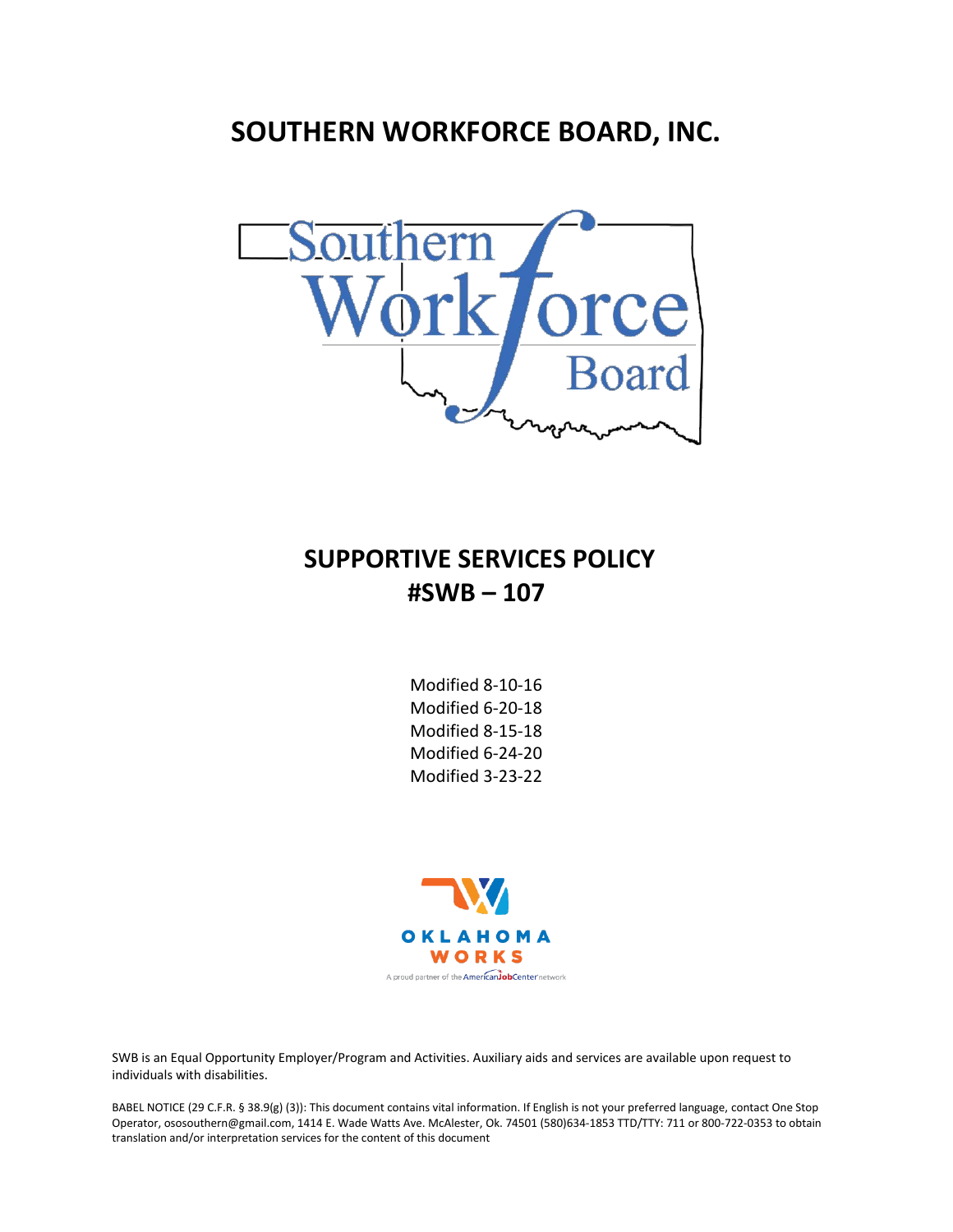### **I. PURPOSE**

The following document provides policy and instructions from Southern Workforce Board to be used by the Service Provider staff in providing supportive services to Adult, Youth and Dislocated Worker WIOA Title I participants and any other program administered with supportive services as an allowable expense to the program.

It is the intention that this document conform to the law, rules, regulations and policy, that nothing in this document shall require staff to violate the above law, rules, regulations and policy, and that this policy be periodically modified to include any changes as may be required.

Supportive Services must not exceed the specific amount of \$3,000 per program year, per participant as approved by the Southern Workforce Board.

### **II. DEFINITIONS**

- A. Supportive Services means services that are necessary to enable an individual to participate in activities authorized under the Workforce Innovation & Opportunity Act (WIOA).
- B. The provision of supportive services after entry into unsubsidized employment will be limited as appropriate. Supportive serves may be provided to youth participants only as follow-up services only as documented in his/her IEP/ISS.
- C. These services may be provided only after it has been determined that such services are necessary for participation in program activities. *These services can only be provided with WIOA Title I Adult, Youth, or Dislocated Worker funds when the participant is unable to obtain supportive services through other programs.* Therefore, no WIOA funded supportive service may be provided without verification of the other partner programs' inability to provide such supportive service. Supportive service provision must be coordinated within each local labor market area. Service Provider staff are responsible for ensuring that each program participant is provided electronic or printed community resource directories and information. Formal referrals to other partner programs must be provided when appropriate. It is also the responsibility of staff to understand and interpret supportive service provisions of the WIOA One Stop partners and to follow the referral process as described in the local labor market area's Memorandum of Understanding (MOU) or non-financial/cooperative agreements
- D. Supportive services may include, but are not limited to:
	- a) Linkages to community services;
	- b) Assistance with transportation;
	- c) Assistance with child care;
	- d) Assistance with housing;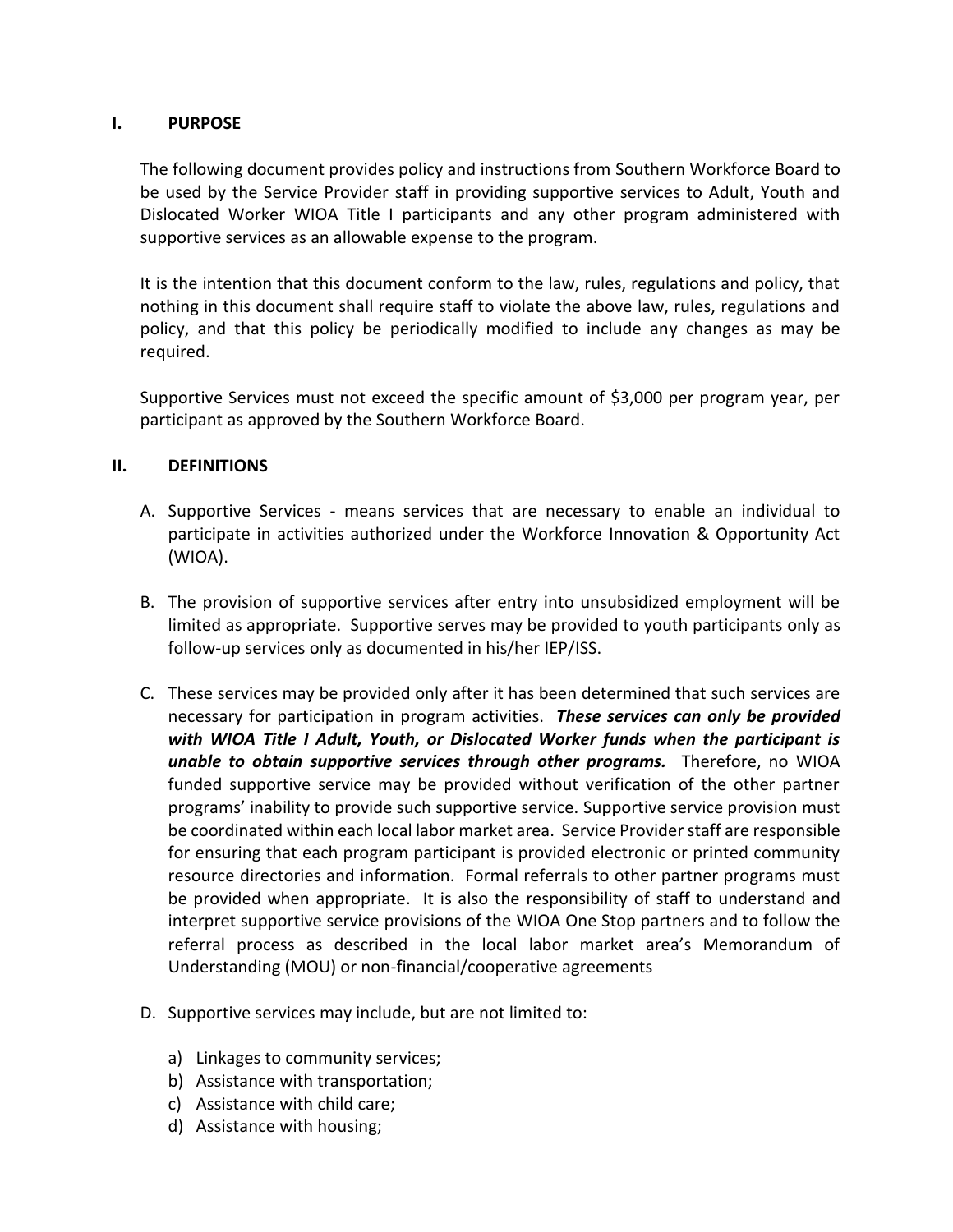- e) Needs-related payments;
- f) Assistance with educational testing;
- g) Reasonable accommodations for individuals with disabilities;
- h) Legal aid services;
- i) Referrals to healthcare;
- j) Assistance with uniforms or other appropriate work attire and work-related tools including such items as eyeglasses and eye gear;
- k) Assistance with books, fees, school supplies, and other necessary items for students enrolled in postsecondary education classes; and
- l) Payments and fees for employment and training related applications, tests and certifications.

Supportive services may include other reasonable services required for participation in the programs. These services are meant to provide customers with the capability to deal with problems as they are identified and before they interrupt a participant's program activities or attachment to the workforce.

Supportive Services are available for WIOA Title I Adult, Dislocated Worker and Youth participants participating in title I career service (excluding follow up career services to Adult and Dislocated Worker) or training services. A Youth Support Service is one of the 14 youth elements that must be made available to participants and may be provided as a follow up service if needed. Supportive Service needs are identified through the Initial/Objective Assessment process and outlined in the IEP/ISS. Supportive Service do not set participation, nor do they extend the date of exit for performance accountability purposes. WIOA Title I will only pay for expenses incurred while a participant is enrolled in a WIOA Title I program and actively participating in activities authorized under WIOA, and provided that:

• Supportive services are NOT AVAILABLE through other programs providing such services.

• The supportive service is NECESSARY to enable the individual to participate in career services or training activities.

- E. Assistance can be provided through voucher or contract when such services are not available to the participant from another program. Documentation that "supportive services are not available from another program" is extremely important as lack of documentation could result in disallowed costs to the Service Provider. Documentation on the ISS/IEP must be entered verifying that other partner services are not available and referenced what other partner was contacted. (Example DHS, DRS, Tribal, etc…..) In addition, the supportive service must be documented in the appropriate places in OkJobMatch.
- F. The service provider must, to the extent possible, coordinate funding for ITAs with funding from other Federal, State, local, or private job training programs or sources to assist an individual in obtaining training services. Prior to the development of an ITA, an individual's "unmet need" must be determined. The service provider may take into account the full cost of participating in training services, including supportive services and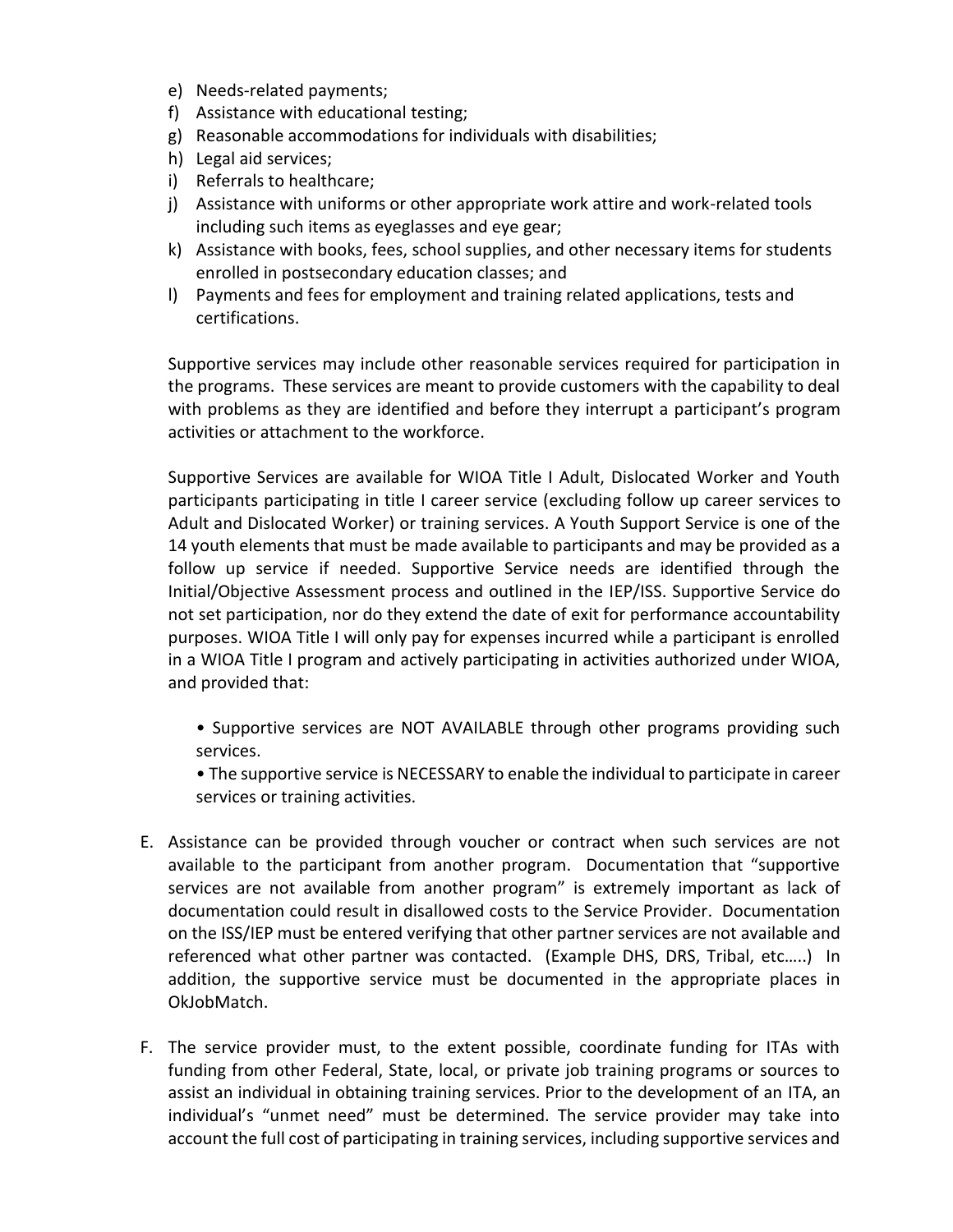other appropriate costs related to attendance in a training program, when determining an eligible individual's unmet need. Unmet need is defined as the cost of training not covered by grant assistance, educational entities, foundations, or other workforce partners. Unmet need must be documented on a Coordination of Training Funds (COTF) form, which is completed by the training provider. The cost of training supported by an ITA and the supportive services determined necessary to participate in career services and/or and training services, including needs related payments, may not exceed the participant's unmet need. The combination of training and supportive services cannot be greater than the unmet need listed on the Coordination of Training Funds (COTF) form. Any requests of payments made that are greater that the unmet need could result in a disallowed cost.

Eligible training providers (ETPs) offering short term training programs that are not Pell eligible generally document only the direct cost of training (i.e., tuition and mandatory fees, books, equipment, cost of exams and licenses, etc.) on the COTF form. In the event the COTF form indicates the training program is not Pell eligible and the unmet financial need equals the cost of attendance, the service provider may provide supportive services in excess of the amount documented as unmet financial need on the COTF as long as the supportive service(s) is required to allow the client to participate or continue in the approved program of training and is documented as a need in the participant's IEP.

#### **III. REQUIREMENTS AND PROVISIONS**

- A. For WIOA Title I, supportive services may only be provided to registered individuals participating in career or training services as defined in WIOA secs.  $134(c)(2)$  & (3) services or for youth, in an eligible youth activity. Supportive Services may also be provided as a "follow-up" service to youth participants only.
- B. The case manager must document the need for supportive services and the verification that the services are not available to the participant from another program. Once an IEP/ISS has been established, the case manager will use the IEP/ISS as a means to ensure an ongoing assessment of participant supportive service needs.
- C. To the extent possible, staff should ensure that similarly situated participants receive similar supportive services if no other resources are available to the participant.
- D. Each assigned supportive service shall address a need identified in the Initial Needs Assessment of the IEP/ISS and the service shall be documented in the case file through program notes and IEP/ISS as to how it addresses that need. Case management notes and/or the Request for Supportive Service Voucher MUST state and explain that such service(s) are "not available to the participant from other programs" and be uploaded in the state reporting system.
- E. Supportive services arranged through another social service agency or other program must be documented in the IEP/ISS and case notes for all participants receiving WIOA Title I intensive and/or training services.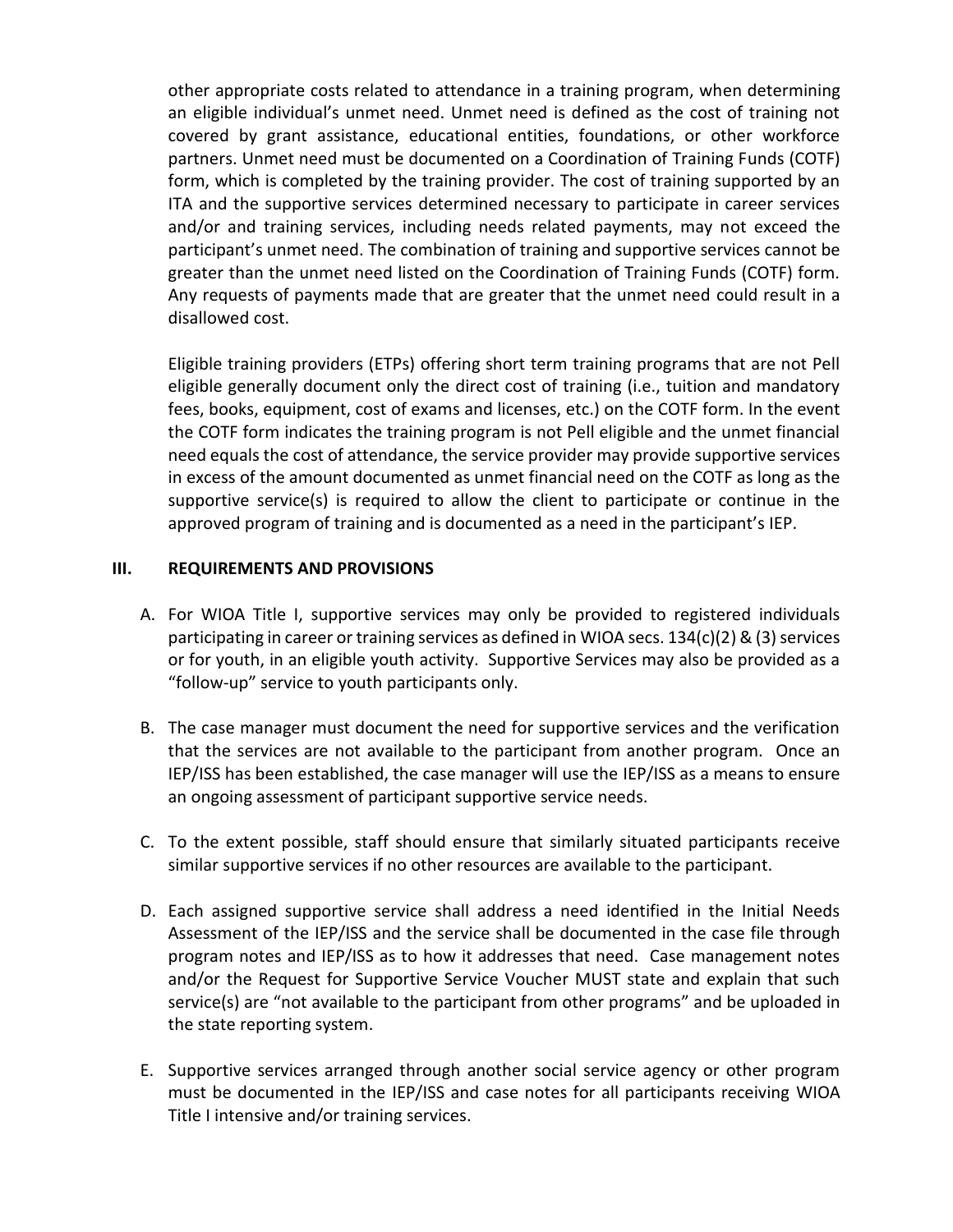- F. Program funds cannot be used to purchase automobiles or be used to make down payments or loans for car purchases. Payments of automotive repairs or maintenance (labor and/or parts) is allowable – not to exceed \$700.00. The participant may also have a one-time expenditure for either car insurance (3 months) or registration. It should also be noted that driver's education and/or licensing fees are allowable as a one-time expenditure.
- G. Program funds may not be used to pay for legal fines. In this instance staff should assist the participant in establishing an arrangement with legal authorities for "working-off" the fine.
- H. Program funds may be utilized to assist the participant with a one-time payment per program year of utilities (one per utility type/company) not to exceed \$300.00
- I. A participant may be provided relocation assistance through the programs not to exceed \$700.00. Relocation of participants may be necessary because of job opportunities or due to safety issues such as domestic violence. The most common method of assistance is by paying deposits for rent and/or utility deposit and/or paying the first month's housing rent. All relocation assistance support requests (deposits, rent, etc) must be submitted jointly for approval, as there is a one-time Relocation Assistance per participant for this type of assistance.
- J. In most instances child care assistance is available through the Department of Human Services or other programs. However, if situations do arise, the WIOA Title I program can provide assistance for participants who are in an allowable activity. A completed Request for Supportive Service Voucher must be submitted to the Service Provider (S.P.) Project Director documenting the unavailability of childcare assistance from other agencies or programs. As soon as possible, the participant should assume/resume responsibility for childcare.

A maximum of \$20.00 per child per day for the days the participant participated in an approved activity. The days must be documented on a time sheet and attached with the monthly invoice. Payment will only be made for those children listed on the request form as custodial dependent children. The selection of the caregiver and the payment for services in excess of the maximum amount are the responsibility of the program participant.

WIOA participants may elect to have DHS co-pay reimbursements in lieu of the schedule described above. However, the reimbursement may never exceed the maximum amount described in the schedule above.

K. Assistance with short-term or emergency housing may be necessary when participants do not have adequate housing, have rent or payments past due or have eviction notices for late payments. A one-time expenditure (not including relocation assistance) may be made for housing assistance not to exceed \$500.00, and when documented that this assistance is not available from another program. However, the one time limit does not apply to room/board costs created by training program locations.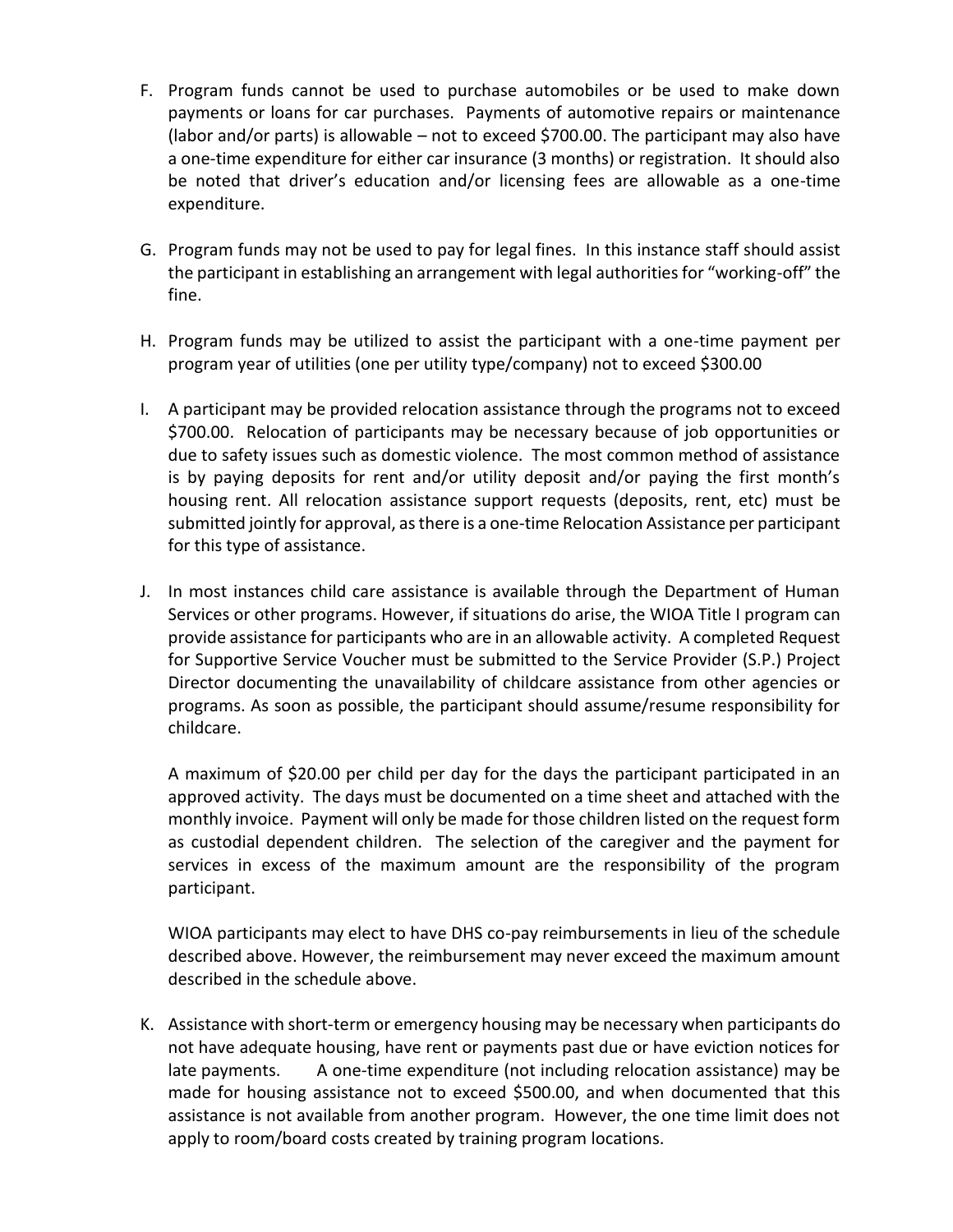- L. In the instance of off-campus residency, the client must supply a lease agreement that has the individual listed as a tenant. The maximum for housing assistance is not to exceed \$3000 per program year. A W-9 must be completed for off-campus housing.
- M. Books, supplies, clothing/uniforms, equipment and/or tools may be purchased on behalf of the participant if they are related to, or utilized for, subsidized or unsubsidized employment, occupational training, classroom training, on-the-job training or other work-related type training. There is not a set expenditure limit or quantity limit on books and supplies, however, the case manager must clearly document the activity and its relationship to the purchase. All purchases must be conducted utilizing the Procurement and Contracting Policy.
- N. In the event that no other program or resources are available or accessible to the participant, the Case Manager may provide supportive services through contract, voucher, or voucher for reimbursement. In most instances, the Case Manager must conduct a price analysis of the needed supportive service and submit a *Request for Supportive Service Voucher* to the. S.P. Project Director. Case Managers should utilize the attached form and current procurement documentation procedures.
- O. For transportation assistance, staff must demonstrate that assistance is required to enable the participant the opportunity to participate in allowable activities. Participant time sheets reflecting attendance in one of these activities or employment is required for transportation reimbursement. Time sheets and the mileage chart are to be utilized for calculating the transportation reimbursement amount. The participant will be reimbursed only for the days he/she can demonstrate time and attendance in one of these activities or employment.

Program participants are eligible to receive transportation assistance for a minimum of at least 2 miles from the participant's residence to the designated training or employment site, or other commute site, and return. Reimbursement will be according to the following scale:

| <b>Miles per Day</b> | Rate per Day |
|----------------------|--------------|
| $0 - 1$              | \$0.00       |
| $2 - 10$             | \$5.00       |
| $11 - 20$            | \$6.00       |
| $21 - 30$            | \$7.00       |
| $31 - 40$            | \$8.00       |
| $41 - 50$            | \$9.00       |
| $51 - 60$            | \$10.00      |

Transportation Reimbursement at the SWB mileage rate might also be available for individuals in special activities under certain circumstances, but must be pre-approved by board staff.